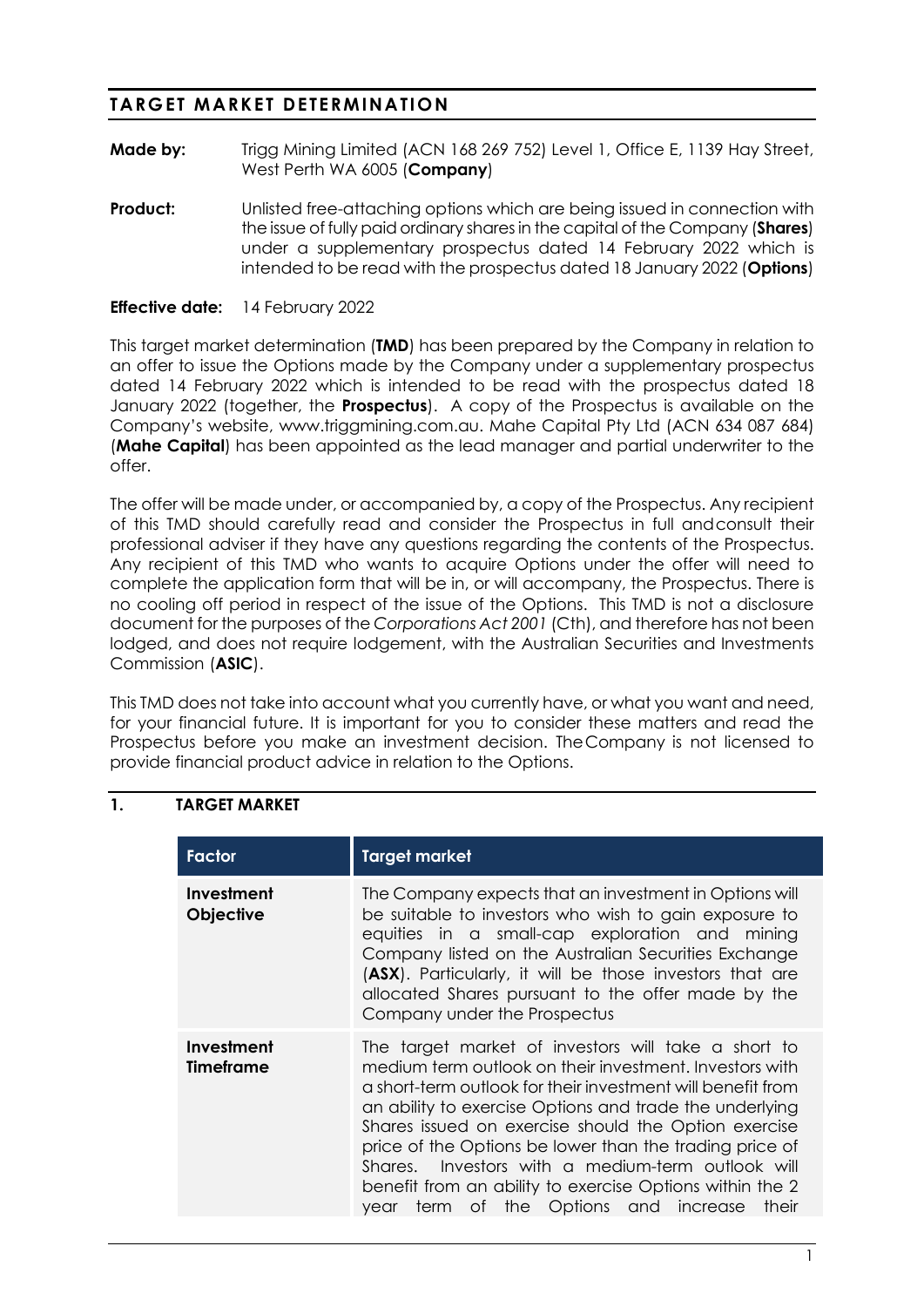|                          | shareholding and exposure to the potential upside in<br>the Company's Shares into the future.<br>Given the need to pay the exercise price in order to<br>acquire Shares, Investors in the target market are in a<br>financial position that is sufficient for them to invest their<br>funds on exercise the Options over a 2 year time horizon,<br>during which their ability to liquidate their Options in the<br>Company may be limited by a lack of liquidity in the<br>Options and by the trading price of shares.                                                                                   |
|--------------------------|----------------------------------------------------------------------------------------------------------------------------------------------------------------------------------------------------------------------------------------------------------------------------------------------------------------------------------------------------------------------------------------------------------------------------------------------------------------------------------------------------------------------------------------------------------------------------------------------------------|
| <b>InvestmentMetrics</b> | While the Company does not have an established<br>eligibility framework for investors based on metrics such<br>as age, expected return or volatility, it is expected that<br>the target market of investors will be able to withstand<br>potential fluctuations in the value of their investment.<br>The Options offer no guaranteed income or capital<br>protection.<br>The Options offer no guaranteed income or capital<br>protection                                                                                                                                                                 |
| <b>Risk</b>              | The Company considers that an investment in the<br>Options is highly speculative, such that an investment in<br>the Company is not appropriate for an investor who<br>would not be able to bear a loss of some or all of the<br>investment. Investors should also have a sufficient level<br>of financial literacy and resources (either alone or in<br>conjunction with an appropriate adviser) to understand<br>and appreciate the risks of investing in Options as an<br>asset class generally and the more specific risks of<br>investing in an Australian listed mining and exploration<br>company. |

### **2. DISTRIBUTION CONDITIONS**

The offer of Options under the Prospectus is being made to applicants identified by the Company, in consultation with Mahe Capital .

The Prospectus will include jurisdictional conditions on eligibility. The Company will also include on its web landing page for the offer of Options a copy of this TMD and require that retail clients confirm that they meet the eligibility criteria of the expected target market outlined inthis TMD before they apply for Options.

The Company considers that these distribution conditions will ensure that persons who invest in Options fall within the target market in circumstances where personal advice is not being provided to those persons by the Company.

#### **3. REVIEW TRIGGERS**

The Options are being offered for a limited offer period set out in the Prospectus, after the conclusion of which the Options will no longer be available for investment by way of issue. It follows that the TMD will only apply in the period between the commencement of the offer of the Options and the issue of the Options shortly after the close of the Offer (**Offer Period**).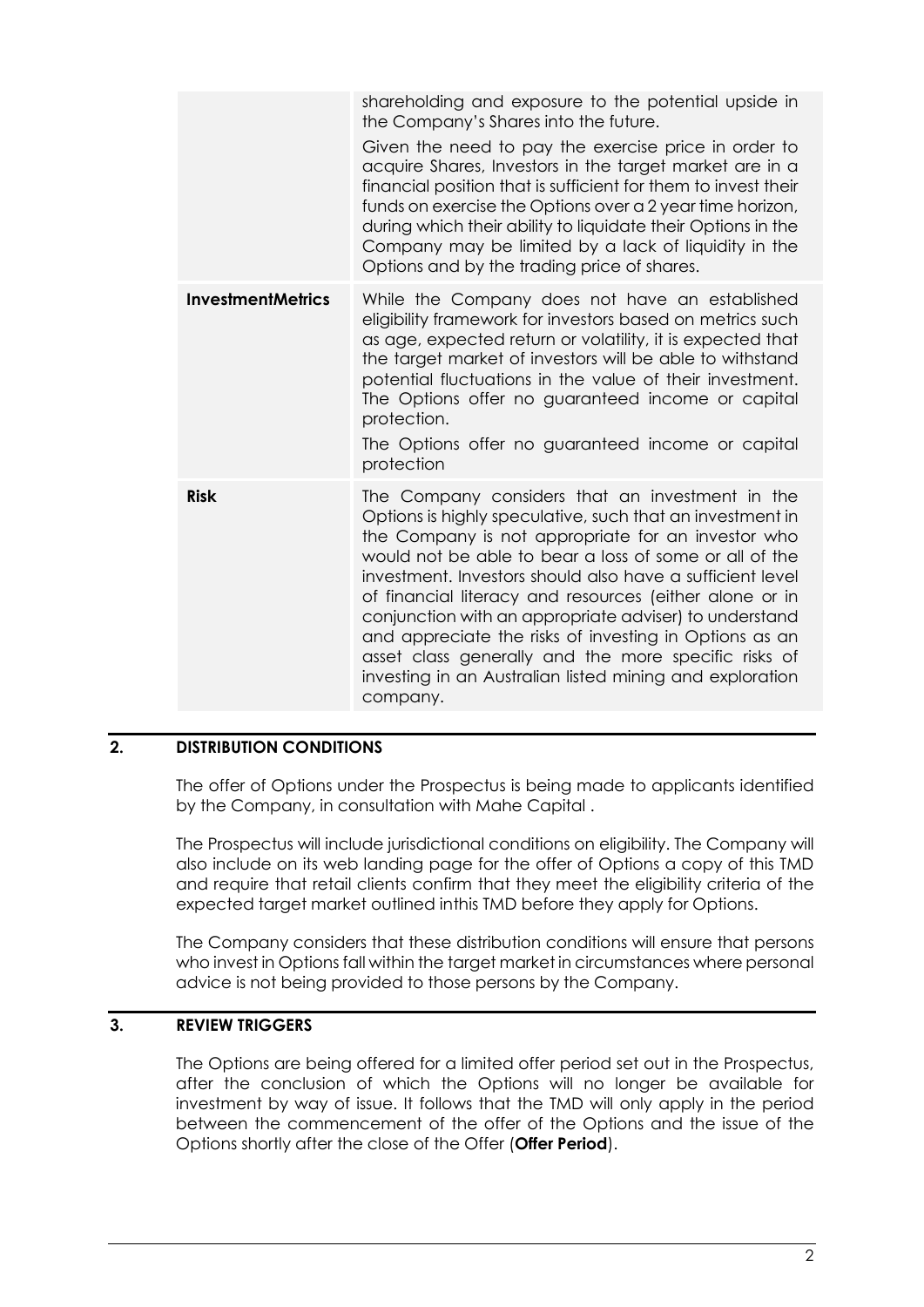To allow the Company to determine whether circumstances exist that indicate this TMD is no longer appropriate to the Options and should be reviewed, the following review triggers apply for the Offer Period:

- (a) a new offer of Options that requires preparation of a disclosure document is made after completion of the Offer Period;
- (b) any event or circumstance that would materially change a factor taken into account in making this TMD;
- (c) the existence of a significant dealing of the Options that is not consistent with this TMD. The Company does not consider that an on-sale of the Options on market is a significant dealing;
- (d) ASIC raises concerns with the Company regarding the adequacy of the design or distribution of the Options or this TMD; and
- (e) material changes to the regulatory environment that applies to an investment in the Options.

#### **4. REVIEW PERIOD**

If a review trigger occurs during the Offer Period, the Company will undertake a review of the TMD in light of the review trigger.

The Company will otherwise complete a review of the TMD immediately prior to the issue of Options under the offer.

### **5. INFORMATION REPORTING**

The reporting requirements of all distributors is set out in the table below.

| <b>Reporting requirement</b>                                                    | Period for reporting to the<br>the<br>Company<br>by<br>distributor                                                                                                                                              | <b>Information</b><br>to<br>be<br>provided                                                                                                                                                                      |
|---------------------------------------------------------------------------------|-----------------------------------------------------------------------------------------------------------------------------------------------------------------------------------------------------------------|-----------------------------------------------------------------------------------------------------------------------------------------------------------------------------------------------------------------|
| Whether the distributor<br>received<br>complaints<br>about the Options.         | For such time as the<br>$\bullet$<br>Offer Period remains<br>within<br>10<br>open,<br>business days after<br>the end of each<br>quarter.<br>Within 10<br>business<br>days after the end of<br>the Offer Period. | <b>The</b><br>number<br>of<br>$\bullet$<br>complaints received.<br>$\bullet$<br>A summary of the<br>nature<br>0f<br>each<br>complaint or a copy<br>of each complaint.                                           |
| A significant dealing of<br>the Options that is not<br>consistent with this TMD | As soon as reasonably<br>after<br>the<br>practicable<br>significant<br>dealing<br>occurs, but in any event<br>no later than 10 business<br>days after the significant<br>dealing occurs.                        | 0f<br><b>Details</b><br>the<br>$\bullet$<br>significant dealing.<br>$\bullet$<br>Reasons why the<br>distributor considers<br>that the<br>significant<br>dealing<br>is<br>not<br>consistent with<br>this<br>TMD. |
| its<br>that<br>to<br>ensure                                                     | A summary of the steps Within 10 business days<br>taken by the distributor after the end of the close<br>of the offer of Shares in                                                                              | A summary of the steps<br>taken by the distributor to<br>ensure that its conduct                                                                                                                                |